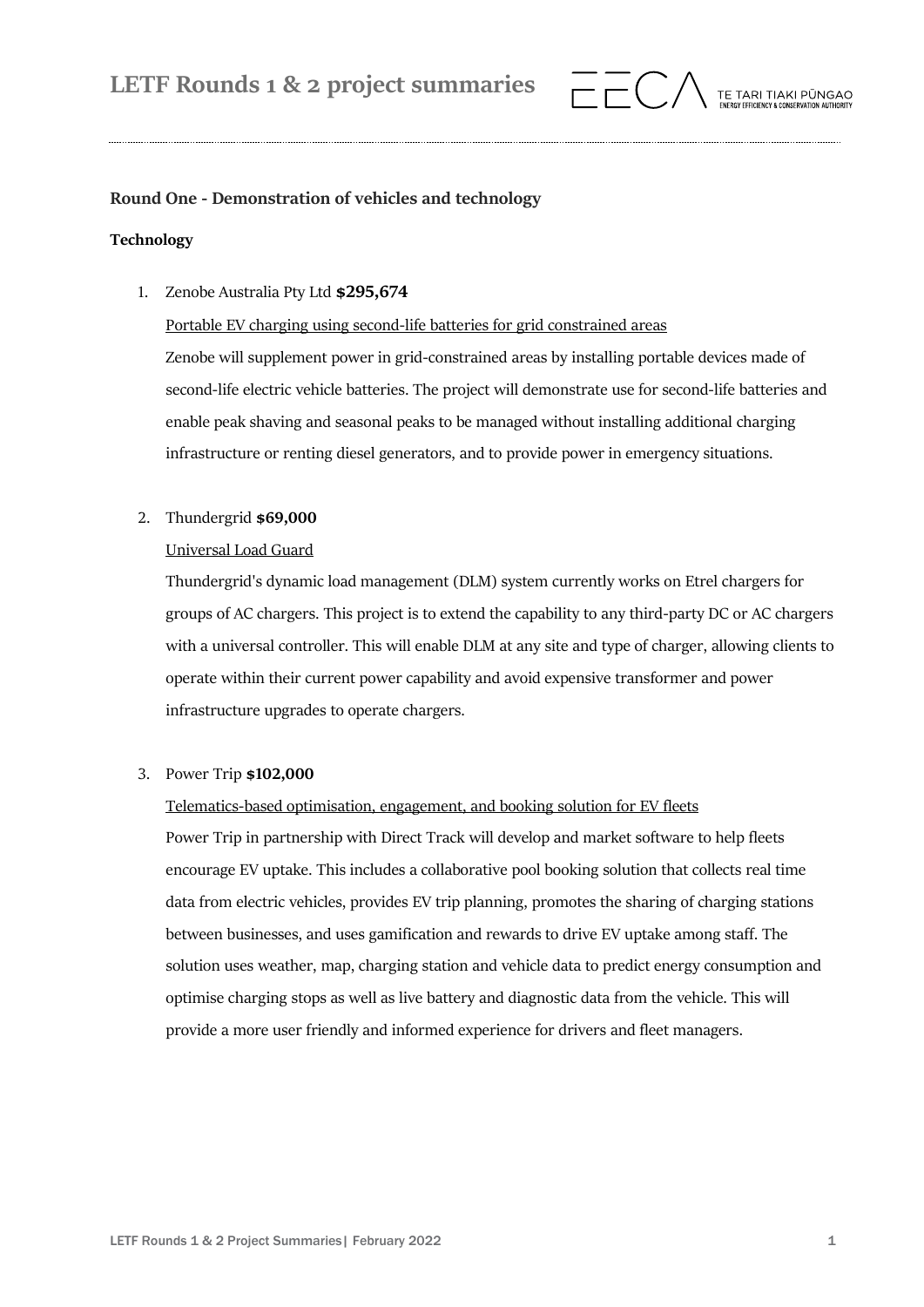#### 4. IntDevice Ltd **\$350,000**

#### Wireless Electric Vehicle Charging

IntDevice Ltd will implement its wireless charging solution for an Auckland Transport electric bus. The bus will charge by parking in an enabled park, avoiding the need to plug in. The bus will charge at the Ti Rakau Drive depot.

#### 5. Kiwi H2 Ltd **\$227,000**

#### Decarbonising industrial vehicles in Aotearoa New Zealand today

Kiwi H2 Ltd has exclusively licensed a commercialised dual fuel product from the UK, which converts diesel vehicles to run on 40% hydrogen, aiming to save 40% emissions. This will help fleets decarbonise until commercially available and viable 100% zero emission options are available in NZ. They will convert 2 trucks to use this technology in this project.

#### **Fleet management**

#### 6. EROAD Ltd **\$302,400**

Heavy Vehicle Decarbonization Assessment and Recommendation Project EROAD Ltd will develop a heavy fleet decarbonisation recommendation tool by using machine learning to draw intelligence from its extensive real-world telematics and driving behaviour data. It will be offered to 3800+ EROAD customers free for the first year, to incentivise early adopters. A free light version allowing manual data input will also be developed, for the wider New Zealand heavy fleet.

## 7. Custom Fleet **\$227,000**

### E Mobility & Intelligent Charging Demonstration

Custom Fleet Ltd will develop a car share solution with charging management intelligence to optimise charging where capacity is constrained with the aim of minimising cost of charging infrastructure. Outcomes will be reduced driver anxiety, increased vehicle utilisation, and reduced fleet manager workload through the automation of processes.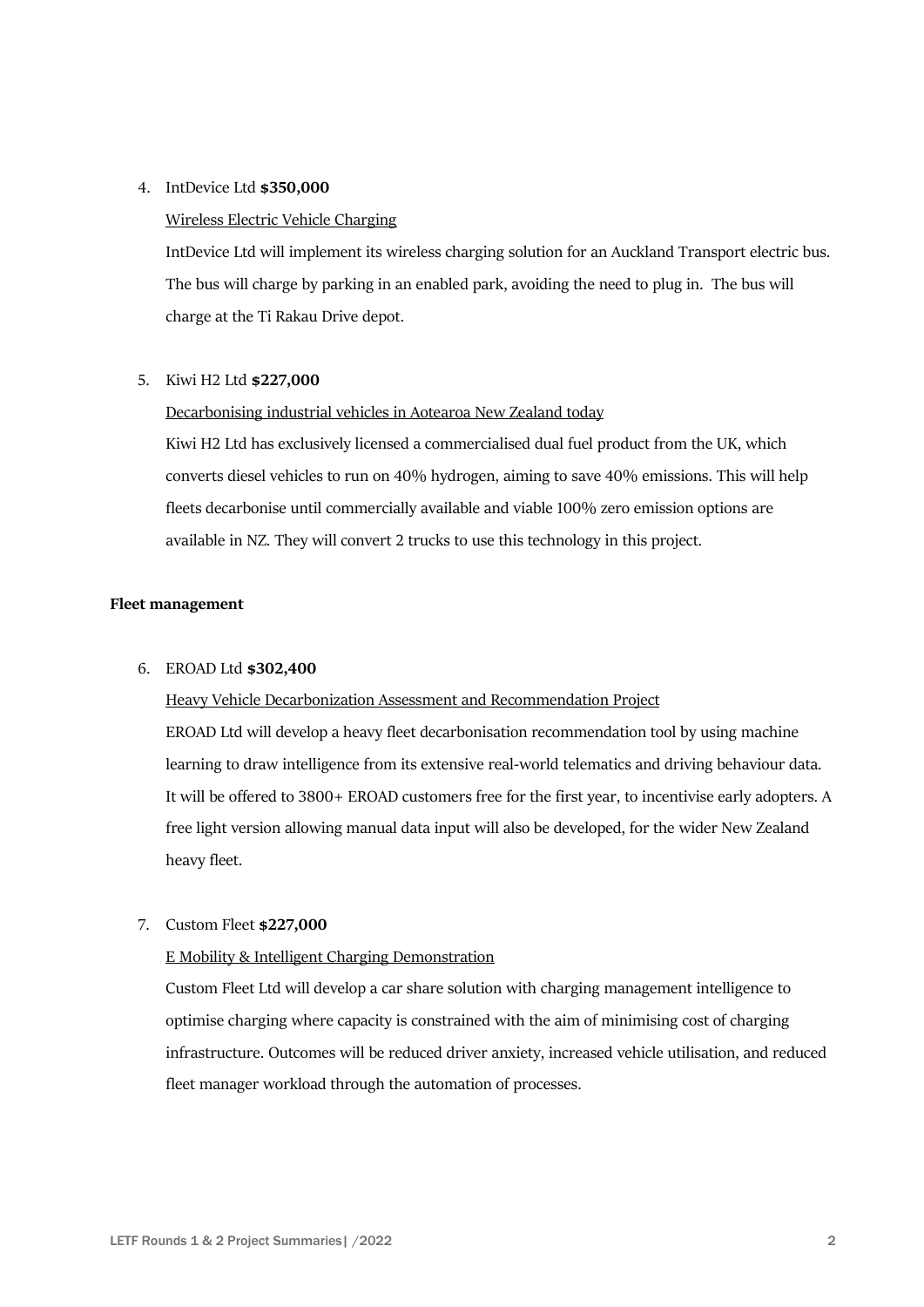# **Off-road**

### 8. MyFleet Rural Ltd **\$141,810**

Pickman 4 x 4 EV agricultural Off-road UTV launch in New Zealand

MyFleet Rural Ltd will launch four Pickman 4WD, fully electric off-road UTVs throughout NZ at Field Days and A&P Shows, and undertake after show demonstration events along with industry marketing to educate a variety of agricultural users in the benefits of changing to sustainable energy in farm transportation.

# **Trucks**

9. Mainfreight Ltd **\$372,641**

# Battery Swap Electric Intercity Heavy Freight

Mainfreight Ltd will launch the first battery-swap truck for regular inter-city freight transport project, to operate between Auckland and Hamilton. The battery swap gantry and charger will be installed in Hamilton with other infrastructure to be used in Auckland.

#### 10. Fonterra Co-operative Group Ltd **\$427,000**

#### eTanker: Fonterra's First Electric Battery Milk Collection Tanker

Fonterra Co-Operative Group Ltd will build and operate NZ's first electric 46T milk tanker with battery-swap technology at the Waitoa Depot, a rural location near Hamilton. This will demonstrate how an electric milk tanker could operate and provide many insights on decarbonisation of heavy transport in rural areas.

## 11. Firth Industries Ltd **\$361,000**

#### Electric Concrete Truck

Firth Industries Ltd will deploy NZ's first electric battery-swap concrete mixer truck, to operate in the Auckland region. This fits with their aim to reduce emissions by 30% by 2030.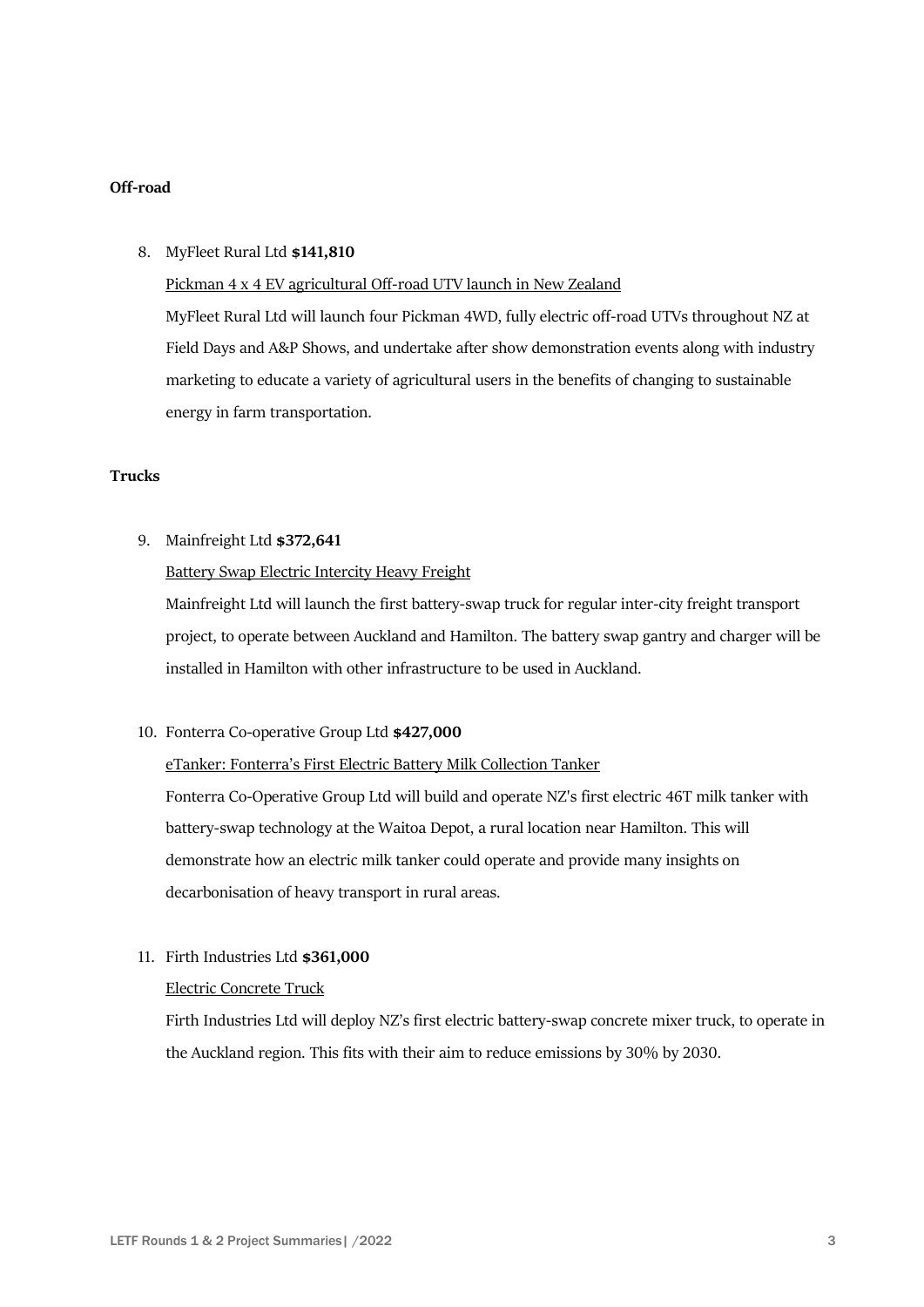- 12. Phoenix Metal Recyclers NZ Ltd **\$274,500**
	- Low emissions fleet for transport in Northland

Phoenix Metal Recyclers NZ Ltd will deploy an electric 34-tonne battery-swap truck (GCM of 49,000k) in Northland to transport recycled metal and demolition waste. The 180kW charger will be made available to other transport companies in the area and their heavy vehicle using customers visiting the site each week.

#### **Buses**

13. Bayes Coachlines Ltd **\$302,000**

# Trial of new generation electric bus with lighter environmental footprint

Bayes Coachlines Ltd will build a passenger bus with onboard solar panels providing 5-10% of its power. This bus will weigh 25% less than existing designs, resulting in a greater range as well as lower maintenance costs. The applicant will trial the vehicle for 12 months on existing passenger routes to gain comparability data.

## **Round Two - Adoption of public EV charging infrastructure**

## **Chargers – Journey**

1. ChargeNet NZ Ltd – Napier **\$278,460**

Bringing public ultra-fast (300kW) EV charging to Napier

ChargeNet NZ Ltd will install four 300kW and two 62kW charging ports, offering four high performance charging ports and two fast charging ports in central Napier. The location will be able to charge six vehicles simultaneously, and enables the newest generation of EVs to add 400km of charge in only 20 minutes.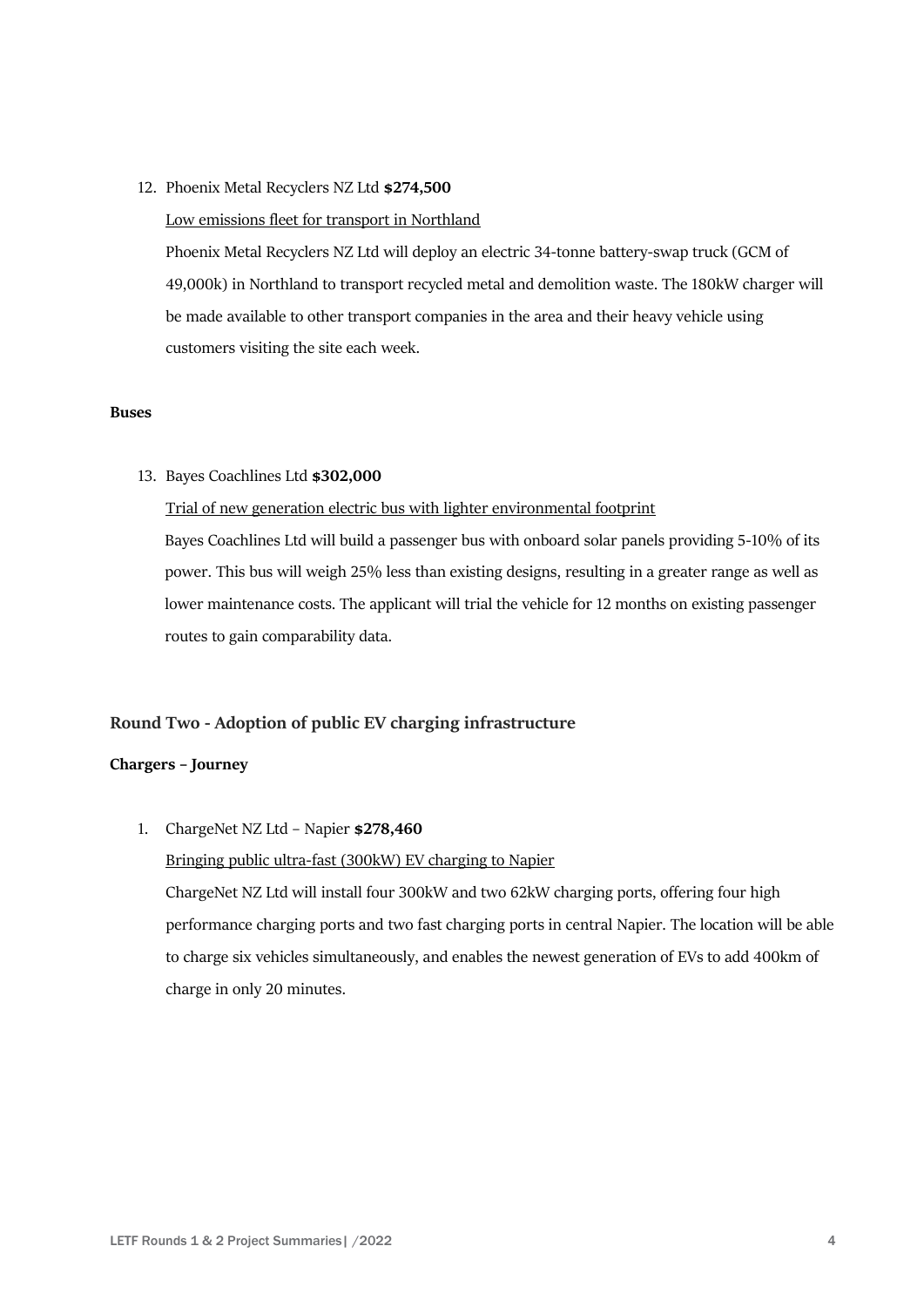## 2. ChargeNet NZ Ltd – Whangarei **\$165,172**

Bringing public ultra-fast (300kW) EV charging to Whangārei ChargeNet NZ Ltd will install four 300kW and two 62kW charging ports located in central Whangārei. The location will be able to charge six vehicles simultaneously, and enables the newest generation of EVs to add 400km of charge in only 20 minutes.

# 3. ChargeNet NZ Ltd - New Plymouth **\$223,968**

Bringing public ultra-fast (300kW) EV charging to New Plymouth ChargeNet NZ Ltd will install four 300kW and two 62kW charging ports in central New Plymouth. The location will offer four high performance charging ports and two fast charging ports, able to charge six vehicles simultaneously, and enables the newest generation of EVs to add 400km of charge in only 20 minutes.

# 4. Z Energy Ltd – Warkworth **\$253,000**

# Z Energy North Auckland High Speed Charging

Z Energy (Z) Ltd will install two ABB Terra 184kW rapid DC Chargers able to charge up to four vehicles simultaneously at the Z service station in Warkworth. The Z site is conveniently located on a major travel corridor to the North of Auckland with easy access for EV owners and onsite amenities.

# 5. ChargeNet NZ Ltd – Auckland **\$197,076**

# Bringing public ultra-fast (300kW) EV charging to Auckland CBD

ChargeNet NZ Ltd will install four 300kW and two 62kW charging ports, offering four high performance charging ports and two fast charging ports in Auckland's CBD. The location will be able to charge six vehicles simultaneously, and enables the newest generation of EVs to add 400km of charge in only 20 minutes.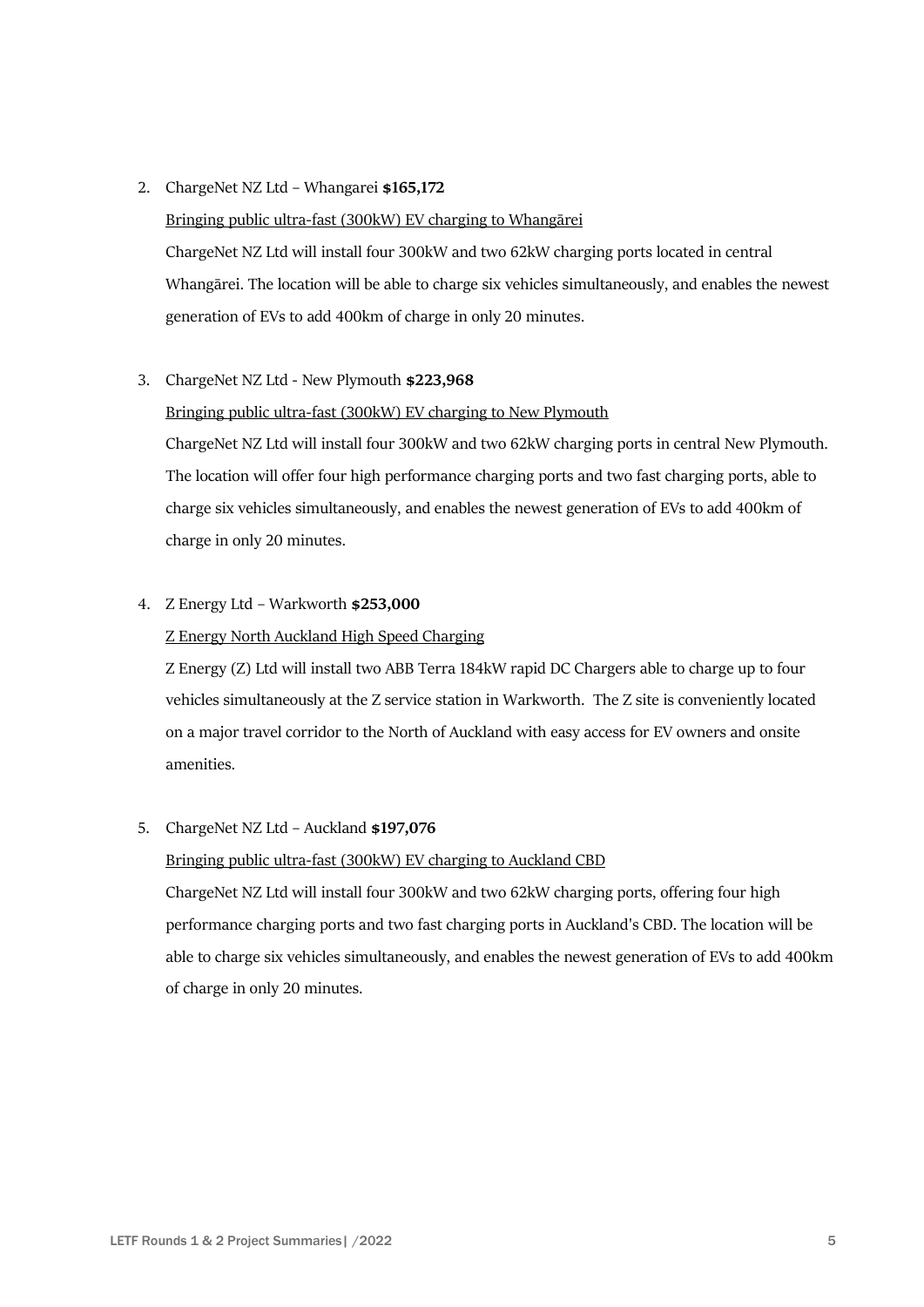## 6. Z Energy Ltd – Hautapu **\$366,500**

### Z Energy Waikato High Speed Charging

Z Energy (Z) Ltd will install two ABB Terra 184kW rapid DC Chargers at Z Hautapu (Cambridge) for up to 4 vehicles to charge simultaneously. This site provides full onsite amenities with easy access off the new express way.

#### 7. Z Energy Ltd – Kumeu **\$296,000**

## Z Energy West Auckland High Speed Charging

Z Energy (Z) Ltd will install two ABB Terra 184kW rapid DC Chargers able to charge up to four vehicles simultaneously at the Z service station in Kumeu. The Z site provides full amenities for EV owners and is located on a major travel corridor to the northwest of Auckland.

# 8. Z Energy Ltd - Auckland Commercial **\$272,000**

## Z Energy Auckland Commercial High Speed Charging

Z Energy (Z) Ltd will install two ABB Terra 184kW rapid DC Chargers at the Z service station at Wiri in Manukau. Up to four vehicles will be able to simultaneously charge, which will help to service the region's growing commercial EV fleet while providing on the go facilities in a to help keep drivers as productive as possible.

#### 9. Z Energy Ltd – Bethlehem **\$247,000**

## Z Energy Bay of Plenty High-Speed Charging

Z Energy (Z) Ltd will install a minimum 200kW charger site at the Z service station in Bethlehem, Tauranga. The chargers will serve up to 4 vehicles simultaneously providing easy access for EV owners and onsite amenities.

## 10. Z Energy Ltd - K Drive Pukete **\$413,500**

#### Z Energy load managed high speed charging in Hamilton

Z Energy (Z) Ltd will install three dual-head 184kW DC chargers at the Z service stations in Hamilton's K Drive and Pukete in Te Rapa. Both sites are centrally located and will help to service the needs of EV fleets in the Waikato.